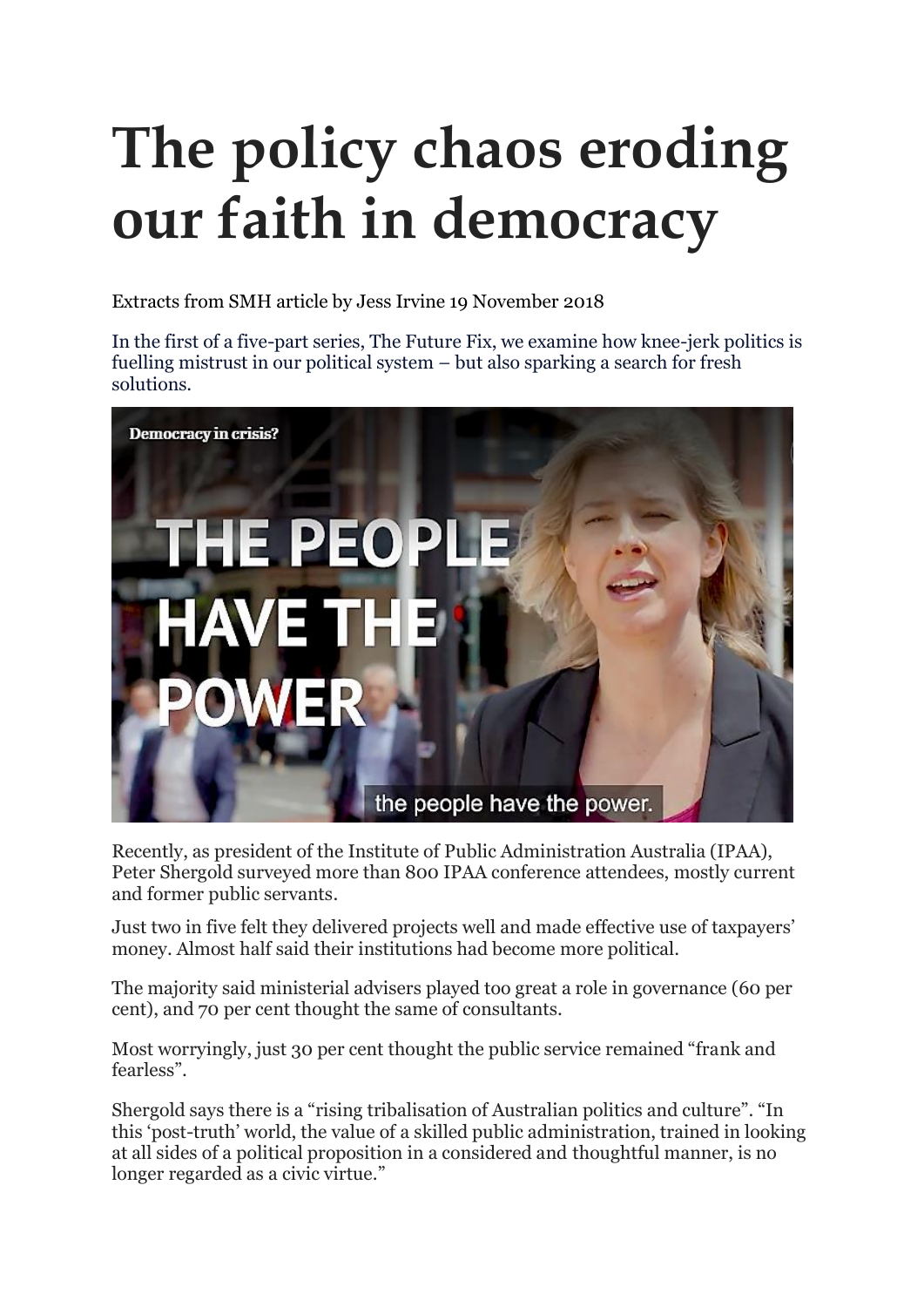## Losing the democratic faith

Public faith in democracy in Australia is in decline, according to a range of recent surveys.

"There's a perception that the government is run for big interests, and that politicians are looking after themselves rather than governing on behalf of the people they are elected to represent."

The head of CEDA, Melinda Cilento, says Australia is suffering a "democratic disconnect".

"No matter how impressive we feel our track record of growth has been, very few people feel that they personally have gained much." The hostility to business is particularly troubling, says Cilento.

Jennifer Westacott, the chief executive of the Business Council of Australia, is scathing of the "often very poor process" by which public policies are formulated today, citing the lack of a business case for the NBN. Energy policy, she says, is "a mess".

## A "basic competency" issue

In 2012, former NSW Treasury secretary Percy Allan oversaw the release of a study titled "Public policy adrift". It rated 18 public policies against whether they met the Wiltshire test (devised by University of Queensland academic Kenneth Wiltshire) for good public policy development: including establishing a clear need for policy reform, creating a green paper identifying reform options, extensive public consultation, producing a white paper with reform recommendations, and having a strategic communication strategy to convince voters of the merits of a reform.

Ten out of 18 policies assessed failed the test, including the NBN and the GFC stimulus "Building the Education Revolution" and home-insulation programs.

*"Good policy is not a left-right issue; it is an issue of basic competency."*  Simon Breheny

This year, the study was repeated – in a novel fashion. In an Australian first, think tanks from opposite ends of the ideological divide – the right-wing Institute of Public Affairs and the left-wing Per Capita - came together to assess the rigour of the development process behind 20 policies.

There was striking agreement, with both think tanks identifying four policies, in particular, that showed an "unacceptable" level of rigour: the same-sex marriage postal survey, the decision to create a federal Home Affairs [department,](https://www.smh.com.au/link/follow-20170101-gxdbou) the NSW government's local council [mergers](https://www.smh.com.au/link/follow-20170101-gwiywr) policy and the Queensland government's [laws](https://www.smh.com.au/link/follow-20170101-p4zda6) on vegetation [management.](https://www.smh.com.au/link/follow-20170101-p4zda6)

"Good policy process – from actually undertaking cost-benefit analysis to having a detailed plan for how a policy will be rolled out – is not a left-right issue; it is an issue of basic competency," says the IPA's director of policy, Simon Breheny.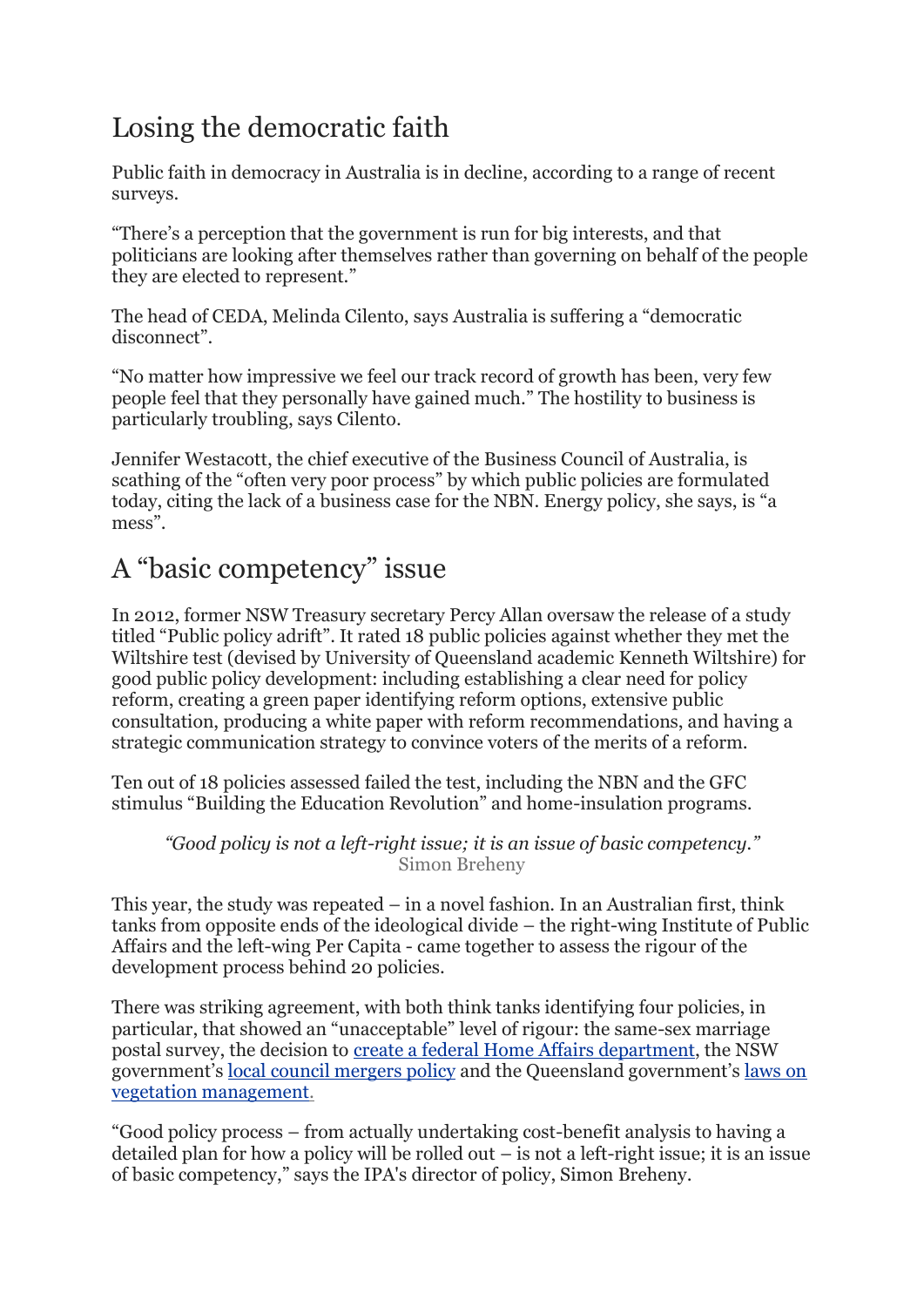#### From Westminster to Washminster

Allan, who now consults to the private and public sector, points the finger at the growing role of political advisers in perverting the policy process, crowding out the advice of public servants.

"The situation now is that ministers have more advisers in their private ministerial offices. Many of them are recruited from politically affiliated lobbying and polling organisations where the skill set is political analysis and marketing rather than policy making," says Allan.

*"Australia has gradually moved from a traditional UK Westminster government to a polyglot Washminster model."*  Percy Allan

"Australia has gradually moved from a traditional UK Westminster government to a polyglot Washminster model that borrows from the Washington style of public administration."

In Washington, Allan explains, top bureaucrats are political appointees: "It's only from the middle to lower tiers of public service management that American public servants are recruited on merit, not political affiliation. In America, there is an army of senior public thinkers who move between the bureaucracy (when their chief is president or governor) and think tanks (such as the Brookings Institution when their party is out of power).

"This has advantages (e.g. bright people committed to a government's agenda are in charge of effecting policy) and disadvantages (e.g. ideologues take control of the administrative apparatus of public policy-making and override evidence and consultation in advancing solutions to complex problems)."

#### So where to from here?

Amid an increasing sense of policy chaos, a new microcosm is forming around finding ways to fix Australian democracy.

Percy Allan just wants politicians to return to the old way of doing things, committing to an evidence-based policy-making process run more by public servants and less by "political cabals".

"That involves establishing the known facts and stakeholder views about a situation, identifying the alternative policy options, weighing up their pros and cons, sharing that with the public and inviting its reaction, after which finalising a policy position to put before Parliament or effect by regulation," says Allan.

Winning back public trust in the process of government is crucial, he says: "I believe the public has turned against government not so much over policy but the way policy is decided, announced and executed."